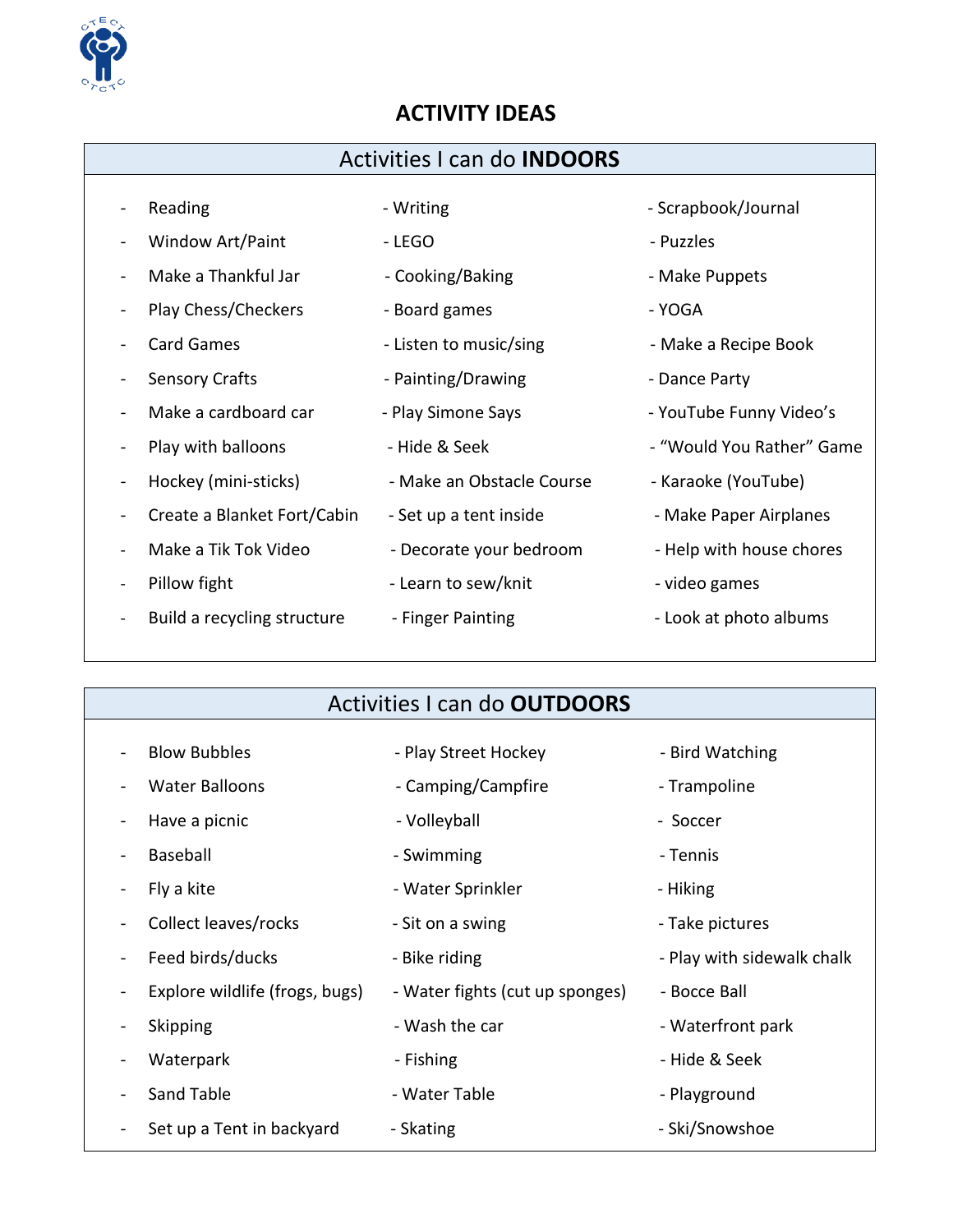

| Snowmobile |  |
|------------|--|
|------------|--|

- Rent canoe/kayak/SUP - Sliding

- 
- Help with shoveling Theoreth Andre a snowfort/snowman Gardening

#### Activities that are **ACTIVE/PHYSICAL**

- 
- 
- 
- 
- 
- 
- Skateboard/Scooter Rollerblade/skate Volleyball (beach ball)
- Public swimming pool  **Hopscotch Nature Trail** Nature Trail
- 
- 
- 
- Build a snowfort/man Snowmobile Snowmobile Sliding
- 
- Trampoline Trampoline Have a race Trampoline YOGA
- Workout at home The Workout at a Gym Theorem Assembly Dented at a Gym
	-
	-
- Tennis **Contract Contract Contract Contract Contract Contract Contract Contract Contract Contract Contract Contract Contract Contract Contract Contract Contract Contract Contract Contract Contract Contract Contract Contrac**
- Water sprinkler Make an obstacle course Go skating
- Help with shoveling Participate in community walk Snowshoe/Ski
	-
- Mini-putt  **Capture the Flag (use socks)** Go for a walk/jog
- Bike riding a summing at a lake Badminton (inside/out)
- Basketball **Example 2** Target Shooting Figure 2 Play catch with ball
- Soccer **Contract Soccer** Go Bowling **Contract Soccer** Walk the dog
	-
	-
	-
	-
	-
	-
	-
	-

#### Activities that are **PASSIVE**

- Hoola Hoop  **Sidewalk Chalk Sidewalk Chalk** Reading
	-
	-
	-
	-
	-
	-
- Play Dress-Up  **Listen to nature sounds** Plant Flowers
	- LEGO **Alternation** Learn a musical instrument and increment of LEGO
	- Bocce Ball **Example 2** Make your own Flash Cards Bird Watching
- Play Tic-Tac-Toe Theep Breathing/Meditate Make Snow Angels
- 
- Word Search puzzles Write a Play/Story Play Name that Tune
- Board/Card games Cross Word puzzles Listen to music
- Scrapbook/Journal YOGA HOGA Make Puppets
- Invent a game Trivia Fun Facts Paint finger/toe nails
	- Cooking/Baking The Learn to sew/knit The Make Paper Airplanes
		-
		-
		-
		-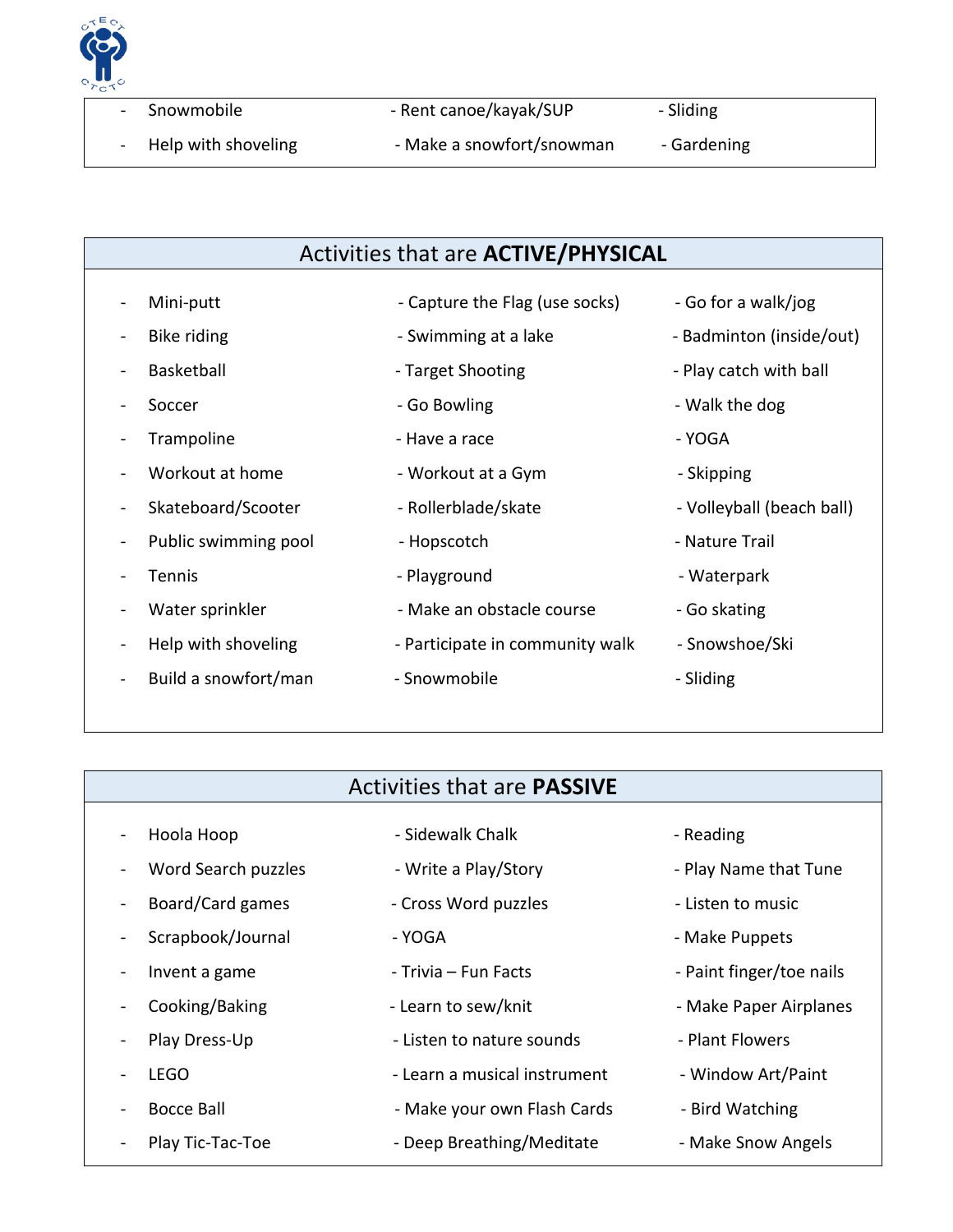

| - Paint Birdhouse/Canvas  | - Build something (recycling)    | - Play with Balloons |
|---------------------------|----------------------------------|----------------------|
| - "Would you Rather" game | - "Guess What's in the Box" game | - Video games        |
| - Sensory Crafts          | - YouTube Funny/Animal Videos    | - Watch a Movie      |

#### Activities I can do **ALONE**

|  | Drawing/Colourin |
|--|------------------|
|--|------------------|

- -
- Cut & Paste magazine pictures YOGA Hoola Hoop Hoola Hoop
	- Photo-shoot  **Fashion Show (dress-up)** Exercise (workout)
	- Paint a canvas **Example 2** Decorate your bedroom Play Dough
- Scrapbook/Journal Make a funny video Trampoline
- Take a Virtual Tour (online) Make a Paper Airplane LEGO
- Create a Scavenger Hunt Watch TV/Movie The Luse an iPad
	- -
	- Face-Time Family/Friend Look through a photo album Listen to music
- ng The Puzzles Puzzles Paint finger/toe nails
- Brush the dog The Show Bubbles Blow Bubbles Write a Story/Play
- Reading Figure Imaginary Play (cars, dolls) Word Search Book
	-
	-
	-
	-
	-
	-
- Skipping contact the Sit on a swing the second section and second section of the Sit of Sit on a swing the Learn about an animal
- Play a musical instrument Use a scooter Make a vision board
	-

# Activities I can do with **FAMILY/FRIENDS** Bike riding and the Camping/Cottage the Game Night state of Game Night Have a picnic  $\sim$  - Go Bowling  $\sim$  - Cooking/Baking - Play BINGO **- Play Pictionary - Play Pictionary** - Have a Scavenger Hunt Make a Science Experiment - Visit other family members - Play Charades - Movie Night - Bocce Ball - Mini-Putt Vash the car The Care - Karaoke Channel Channel Party - Dance Party - Find & Paint Rocks - Go Fishing - Go Fishing - Get some ice cream Have a Puppet Show - Painting Social (canvas) - Play different sports - Take a mini-road trip entity of Sand castle competition on the Gardening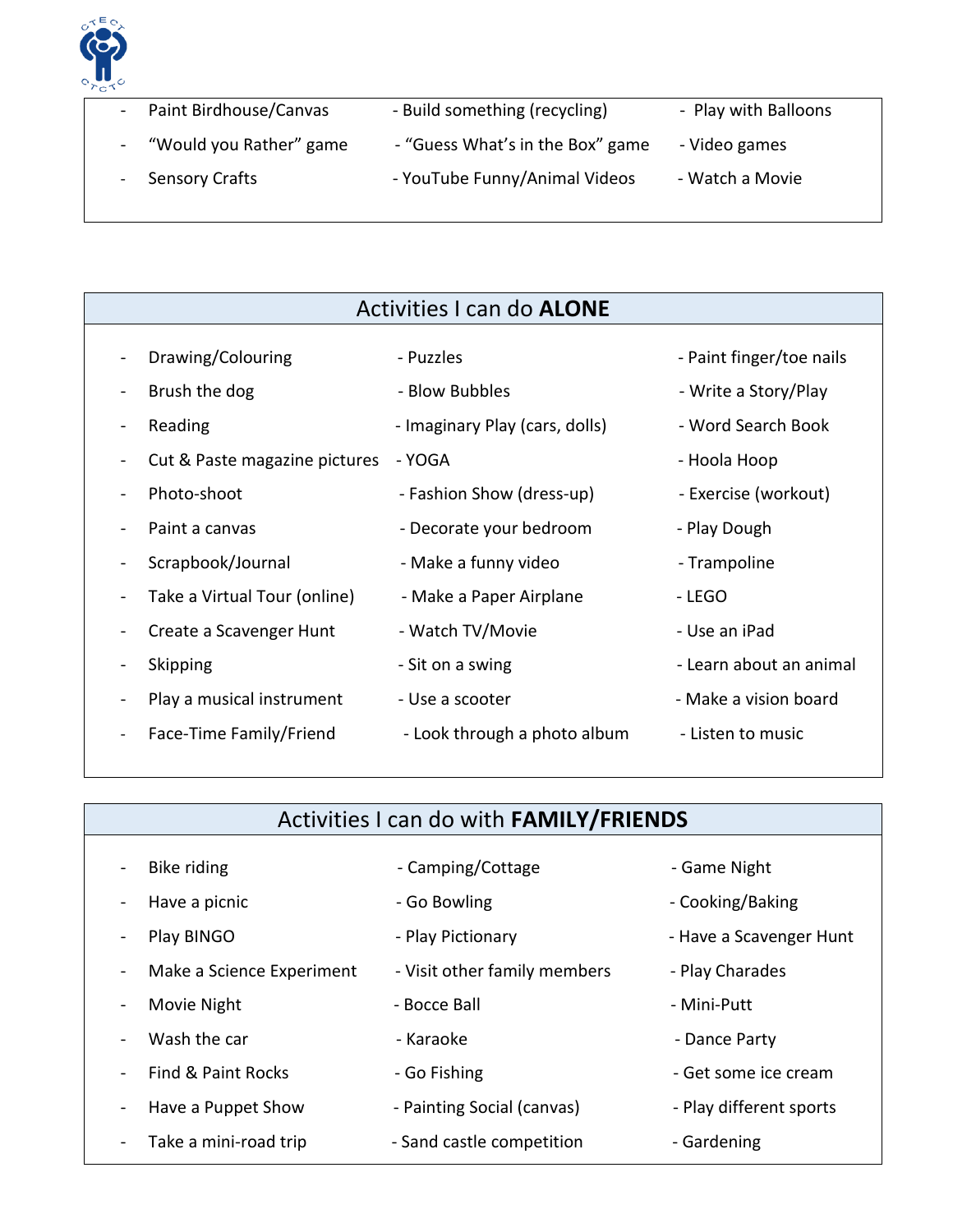

| $\overline{\phantom{a}}$     | Make crafts             | - Look through photo albums                          | - Have a campfire  |
|------------------------------|-------------------------|------------------------------------------------------|--------------------|
| $\blacksquare$               | Walk the dog            | - Create a Tik Tok video                             | - Window Art/Paint |
|                              | Rent a canoe/kayak/SUP  | - Nature Trail                                       | - Waterpark        |
| $\qquad \qquad \blacksquare$ | Play street hockey      | - Act out a play/story                               | - Ski/Snowshoe     |
|                              | <b>Skating</b>          | - Snowmobile                                         | - Play catch       |
|                              | Volleyball (beach ball) | - Have Snow Sculpture Competition - Playground/beach |                    |
|                              |                         |                                                      |                    |

| Activities I can do in the <b>COMMUNITY</b> |                                  |                               |                    |
|---------------------------------------------|----------------------------------|-------------------------------|--------------------|
| -                                           | Horseback Riding                 | - Martial Arts                | - Go Bowling       |
|                                             | Go hide painted rocks            | - Mini-Putt                   | - Go to Church     |
| -                                           | <b>Public Library</b>            | - Local Gym                   | - Dog Park         |
|                                             | Volunteer in community           | - Fundraising walk/run event  | - Play Tennis      |
| -                                           | Head to the Shopping Mall        | - Check out local Museum      | - YMCA             |
| -                                           | <b>Community Scavenger Hunt</b>  | - Play pool (billiards)       | - Bike Ride        |
|                                             | Provincial Park (camp/beach)     | - Movie Theatre               | - Art Clubs        |
|                                             | Visit a Farm                     | - High Falls Hiking           | - Waterpark        |
|                                             | <b>Cedar Meadows Animal Tour</b> | - Waterfront                  | - Science Village  |
| -                                           | Eat at Restaurant (on patio)     | - Rent canoe/kayak/SUP        | - Skating          |
|                                             | Snowshoe                         | - Downhill skiing             | - X-country Skiing |
|                                             | Watch a Hockey Game              | - Special Events in community | - Playground       |
|                                             |                                  |                               |                    |